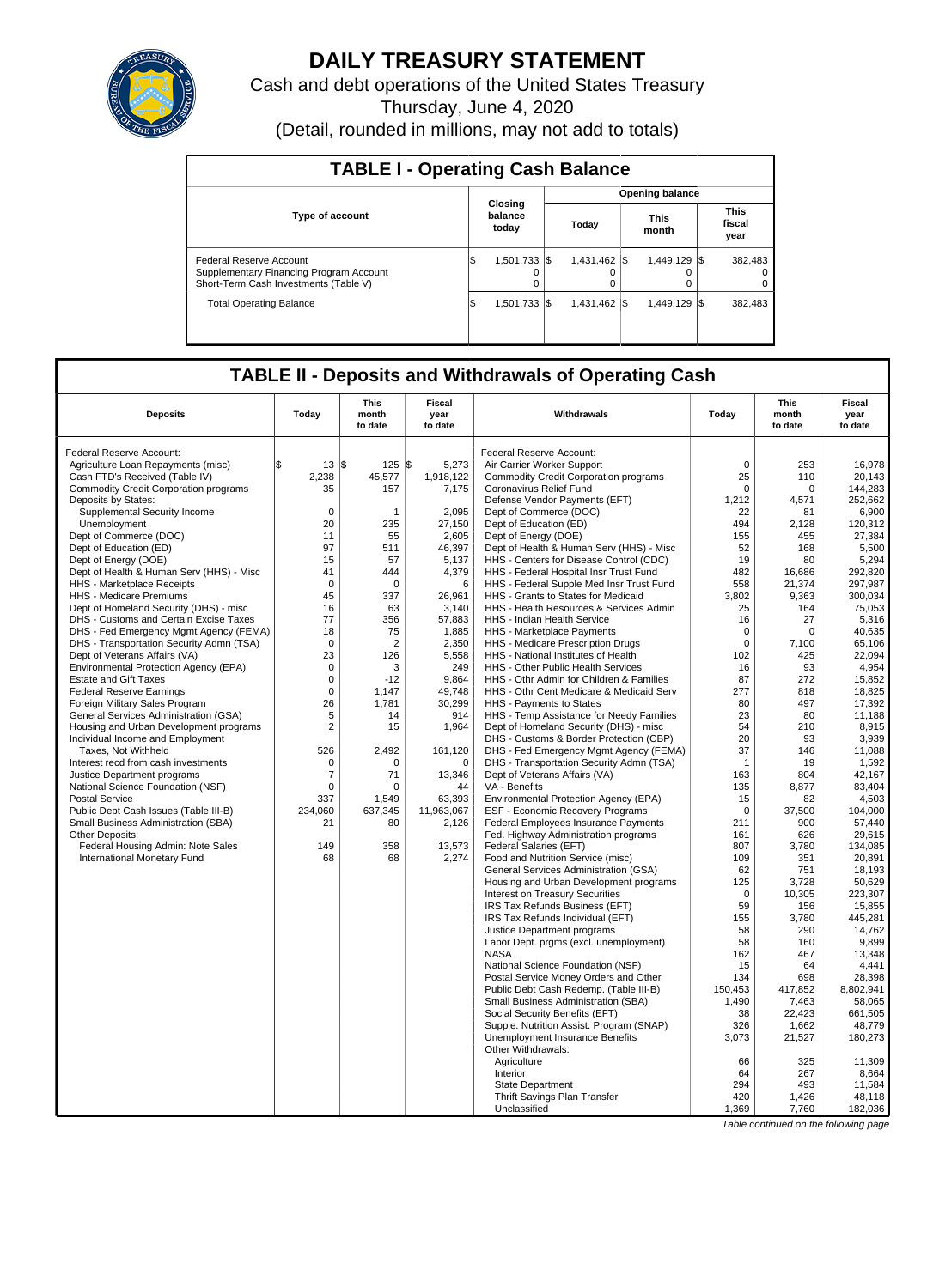| <b>TABLE II cont. - Deposits and Withdrawals of Operating Cash</b>                                             |            |                                 |                           |                                                                                                                     |                   |                                 |                                  |  |  |  |  |  |
|----------------------------------------------------------------------------------------------------------------|------------|---------------------------------|---------------------------|---------------------------------------------------------------------------------------------------------------------|-------------------|---------------------------------|----------------------------------|--|--|--|--|--|
| <b>Deposits</b>                                                                                                | Today      | <b>This</b><br>month<br>to date | Fiscal<br>year<br>to date | Withdrawals                                                                                                         | Today             | <b>This</b><br>month<br>to date | <b>Fiscal</b><br>year<br>to date |  |  |  |  |  |
| <b>Total Other Deposits</b><br>Change in Balance of Uncollected                                                | 217        | 1.016                           | 137.232                   | <b>Total. Other Withdrawals</b>                                                                                     | 2.213             | 31.561                          | 586.206                          |  |  |  |  |  |
| Funds                                                                                                          | 0          | 0                               |                           |                                                                                                                     |                   |                                 |                                  |  |  |  |  |  |
| <b>Transfers from Depositaries</b>                                                                             | 0          | $\Omega$                        |                           | <b>Transfers to Depositaries</b>                                                                                    | 0                 | 0                               | 0                                |  |  |  |  |  |
| <b>Total Federal Reserve Account</b><br>Short-Term Cash Investments:<br>Transfers from Federal Reserve Account | 237,851    | 693,623                         | 14,549,485                | <b>Total Federal Reserve Account</b><br>Short-Term Cash Investments:<br><b>Transfers to Federal Reserve Account</b> | 167,580           | 641,019                         | 13,430,235                       |  |  |  |  |  |
|                                                                                                                | $\Omega$   | 0                               |                           |                                                                                                                     | 0                 | 0                               |                                  |  |  |  |  |  |
| (Table V)<br>Total Deposits (excluding transfers)                                                              | 237,851 \$ | 693,623                         | 14,549,485<br>- IS        | (Table V)<br>Total Withdrawals (excluding transfers)                                                                | l\$<br>167,580 \$ |                                 | 641,019 \$13,430,235             |  |  |  |  |  |
|                                                                                                                |            |                                 |                           |                                                                                                                     |                   |                                 |                                  |  |  |  |  |  |
|                                                                                                                |            |                                 |                           | Net Change in Operating Cash Balance                                                                                | 70,271            | - 1\$<br>52,604                 | <b>IS</b><br>1.119.250           |  |  |  |  |  |

| <b>TABLE III-A - Public Debt Transactions</b> |                     |                |                                 |  |                           |                                         |       |                       |  |                         |  |            |  |  |  |  |  |  |  |  |  |  |  |  |  |  |  |  |  |                                 |  |                           |
|-----------------------------------------------|---------------------|----------------|---------------------------------|--|---------------------------|-----------------------------------------|-------|-----------------------|--|-------------------------|--|------------|--|--|--|--|--|--|--|--|--|--|--|--|--|--|--|--|--|---------------------------------|--|---------------------------|
| <b>Issues</b>                                 | Today               |                | <b>This</b><br>month<br>to date |  | Fiscal<br>year<br>to date | <b>Redemptions</b>                      | Todav |                       |  |                         |  |            |  |  |  |  |  |  |  |  |  |  |  |  |  |  |  |  |  | <b>This</b><br>month<br>to date |  | Fiscal<br>year<br>to date |
| Marketable:                                   |                     |                |                                 |  |                           | Marketable:                             |       |                       |  |                         |  |            |  |  |  |  |  |  |  |  |  |  |  |  |  |  |  |  |  |                                 |  |                           |
| Bills:                                        |                     |                |                                 |  |                           | <b>Bills</b>                            |       | $148,683$ $\sqrt{\$}$ |  | $305,390$ \$            |  | 7,118,590  |  |  |  |  |  |  |  |  |  |  |  |  |  |  |  |  |  |                                 |  |                           |
| <b>Regular Series</b>                         | $127,195$ \$<br>I\$ |                | 283,905 \$                      |  | 7,465,050                 | <b>Notes</b>                            |       |                       |  | 102,720                 |  | 1,410,853  |  |  |  |  |  |  |  |  |  |  |  |  |  |  |  |  |  |                                 |  |                           |
| Cash Management Series                        | 105,002             |                | 185,002                         |  | 2,070,018                 | <b>Bonds</b>                            |       |                       |  |                         |  | 17,060     |  |  |  |  |  |  |  |  |  |  |  |  |  |  |  |  |  |                                 |  |                           |
| <b>Notes</b>                                  |                     |                | 140,332                         |  | 1,908,995                 | <b>Federal Financing Bank</b>           |       |                       |  |                         |  | $\Omega$   |  |  |  |  |  |  |  |  |  |  |  |  |  |  |  |  |  |                                 |  |                           |
| <b>Bonds</b>                                  |                     | 0              | 22,100                          |  | 200,760                   | Nonmarketable:                          |       |                       |  |                         |  |            |  |  |  |  |  |  |  |  |  |  |  |  |  |  |  |  |  |                                 |  |                           |
| Inflation-Protected Securities Increment      |                     | $-330$         | $-1,305$                        |  | 8,302                     | <b>United States Savings Securities</b> |       | 29                    |  | 137                     |  | 6,530      |  |  |  |  |  |  |  |  |  |  |  |  |  |  |  |  |  |                                 |  |                           |
| <b>Federal Financing Bank</b>                 |                     |                | $\Omega$                        |  |                           | <b>Government Account Series</b>        |       | 391,197               |  | 1,659,335               |  | 69,012,166 |  |  |  |  |  |  |  |  |  |  |  |  |  |  |  |  |  |                                 |  |                           |
| Nonmarketable:                                |                     |                |                                 |  |                           | Hope Bonds                              |       |                       |  |                         |  | $\Omega$   |  |  |  |  |  |  |  |  |  |  |  |  |  |  |  |  |  |                                 |  |                           |
| United States Savings Securities:             |                     |                |                                 |  |                           | <b>Domestic Series</b>                  |       |                       |  | 0                       |  | 4,522      |  |  |  |  |  |  |  |  |  |  |  |  |  |  |  |  |  |                                 |  |                           |
| Cash Issue Price                              |                     | 2              | 9                               |  | 549                       | <b>Foreign Series</b>                   |       |                       |  | 0                       |  | $\Omega$   |  |  |  |  |  |  |  |  |  |  |  |  |  |  |  |  |  |                                 |  |                           |
| Interest Increment                            |                     | $\overline{2}$ | 321                             |  | 3,902                     | <b>State and Local Series</b>           |       | 172                   |  | 4,008                   |  | 53,552     |  |  |  |  |  |  |  |  |  |  |  |  |  |  |  |  |  |                                 |  |                           |
| <b>Government Account Series</b>              | 397.766             |                | 1,613,690                       |  | 69,024,973                | Other                                   |       | 1,569                 |  | 5,597                   |  | 191,833    |  |  |  |  |  |  |  |  |  |  |  |  |  |  |  |  |  |                                 |  |                           |
| Hope Bonds                                    |                     |                |                                 |  |                           |                                         |       |                       |  |                         |  |            |  |  |  |  |  |  |  |  |  |  |  |  |  |  |  |  |  |                                 |  |                           |
| <b>Domestic Series</b>                        |                     |                |                                 |  | 55,252                    |                                         |       |                       |  |                         |  |            |  |  |  |  |  |  |  |  |  |  |  |  |  |  |  |  |  |                                 |  |                           |
| <b>Foreign Series</b>                         |                     |                |                                 |  |                           |                                         |       |                       |  |                         |  |            |  |  |  |  |  |  |  |  |  |  |  |  |  |  |  |  |  |                                 |  |                           |
| <b>State and Local Series</b>                 |                     | 395            | 1,330                           |  | 85,674                    |                                         |       |                       |  |                         |  |            |  |  |  |  |  |  |  |  |  |  |  |  |  |  |  |  |  |                                 |  |                           |
| Other                                         | 1,574               |                | 5,628                           |  | 192,316                   | <b>Total Redemptions</b>                |       |                       |  | 541,650 \$ 2,077,188 \$ |  | 77,815,107 |  |  |  |  |  |  |  |  |  |  |  |  |  |  |  |  |  |                                 |  |                           |
| <b>Total Issues</b>                           | 631,607             |                | 1\$<br>2,251,013 \$             |  | 81,015,791                | Net Change in Public Debt Outstanding   |       | 89,957 \$             |  | $173,825$ \$            |  | 3,200,684  |  |  |  |  |  |  |  |  |  |  |  |  |  |  |  |  |  |                                 |  |                           |
|                                               |                     |                |                                 |  |                           |                                         |       |                       |  |                         |  |            |  |  |  |  |  |  |  |  |  |  |  |  |  |  |  |  |  |                                 |  |                           |

## **TABLE III-B - Adjustment of Public Debt Transactions to Cash Basis**

| <b>Transactions</b>                       |     | Today   |     | <b>This</b><br>month<br>to date | Fiscal<br>year<br>to date                          |
|-------------------------------------------|-----|---------|-----|---------------------------------|----------------------------------------------------|
| Public Debt Cash Issues:                  |     |         |     |                                 |                                                    |
| Public Debt Issues (Table III-A)          | l\$ | 631,607 |     |                                 | $\frac{1}{2}$ , 2,251,013 $\frac{1}{2}$ 81,015,791 |
| Premium on New Issues                     |     | Ω       |     | 0                               | 10,965                                             |
| Discount on New Issues:                   |     |         |     |                                 |                                                    |
| Bills $(-)$                               |     | 108     |     | 181                             | 19.412                                             |
| Bonds and Notes (-)                       |     | 0       |     | 782                             | 7,287                                              |
| Federal Financing Bank (-)                |     | Ω       |     | $\Omega$                        |                                                    |
| Government Account Transactions (-)       |     | 397,766 |     | 1,613,690                       | 69,024,973                                         |
| Hope Bonds (-)                            |     |         |     |                                 |                                                    |
| Interest Increment on United States       |     |         |     |                                 |                                                    |
| Savings Securities (-)                    |     | 2       |     | 321                             | 3.902                                              |
| Inflation-Protected Securities Increment  |     | $-330$  |     | $-1,305$                        | 8,114                                              |
| Total Public Debt Cash Issues             |     |         |     |                                 |                                                    |
| Deposited in Federal Reserve Account      | S.  | 234,060 | I\$ | 637,345                         | \$11,963,067                                       |
| <b>Public Debt Cash Redemptions:</b>      |     |         |     |                                 |                                                    |
| Public Debt Redemptions (Table III-A)     | l\$ | 541,650 |     |                                 | $\frac{1}{2}$ , 2,077,188 $\frac{1}{2}$ 77,815,107 |
| Premium on Debt Buyback Operation         |     |         |     |                                 |                                                    |
| Discount on Debt Buyback Operation (-)    |     | O       |     |                                 |                                                    |
| Federal Financing Bank (-)                |     |         |     |                                 |                                                    |
| Government Account Transactions (-)       |     | 391,197 |     | 1,659,335                       | 69,012,166                                         |
| Hope Bonds (-)                            |     | O       |     |                                 |                                                    |
| <b>Total Public Debt Cash Redemptions</b> |     |         |     |                                 |                                                    |
| Withdrawn from Federal Reserve Acct.      | l\$ | 150,453 | I\$ | 417,852 \$                      | 8,802,941                                          |

## **TABLE III-C - Debt Subject to Limit**

|                                                         | Closing          | Opening balance |                      |                |  |  |  |  |  |  |  |  |
|---------------------------------------------------------|------------------|-----------------|----------------------|----------------|--|--|--|--|--|--|--|--|
| <b>Balance Transactions</b>                             | balance<br>today | Today           | <b>This</b><br>month | Fiscal<br>year |  |  |  |  |  |  |  |  |
| Debt Held by the Public                                 | \$20,031,546     | \$19,948,603    | \$19,812,769         | \$16,809,092   |  |  |  |  |  |  |  |  |
| Intragovernmental Holdings                              | 5,888,539        | 5,881,526       | 5,933,491            | 5,910,309      |  |  |  |  |  |  |  |  |
| <b>Total Public Debt</b>                                |                  |                 |                      |                |  |  |  |  |  |  |  |  |
| Outstanding                                             | 25,920,086       | 25,830,129      | 25,746,260           | 22,719,402     |  |  |  |  |  |  |  |  |
| Less: Debt Not                                          |                  |                 |                      |                |  |  |  |  |  |  |  |  |
| Subject to Limit:                                       |                  |                 |                      |                |  |  |  |  |  |  |  |  |
| Other Debt                                              | 479              | 479             | 479                  | 479            |  |  |  |  |  |  |  |  |
| <b>Unamortized Discount</b>                             | 20,348           | 20,300          | 20,409               | 23,497         |  |  |  |  |  |  |  |  |
| <b>Federal Financing Bank</b>                           | 8,809            | 8,809           | 8,809                | 8,809          |  |  |  |  |  |  |  |  |
| Hope Bonds                                              | $\Omega$         | $\Omega$        | 0                    | $\Omega$       |  |  |  |  |  |  |  |  |
| Plus: Other Debt Subject to Limit<br>Guaranteed Debt of |                  |                 |                      |                |  |  |  |  |  |  |  |  |
| Government Agencies                                     | 0                | 0               | 0                    | 0              |  |  |  |  |  |  |  |  |
|                                                         |                  |                 |                      |                |  |  |  |  |  |  |  |  |
|                                                         |                  |                 |                      |                |  |  |  |  |  |  |  |  |
| <b>Total Public Debt</b>                                |                  |                 |                      |                |  |  |  |  |  |  |  |  |
| Subject to Limit                                        | \$25,890,451     | \$25,800,541    | \$25,716,563         | \$22,686,617   |  |  |  |  |  |  |  |  |
|                                                         |                  |                 |                      |                |  |  |  |  |  |  |  |  |
| <b>Statutory Debt Limit</b>                             | SUSP-1           | SUSP-1          | SUSP-1               | SUSP-1         |  |  |  |  |  |  |  |  |
|                                                         |                  |                 |                      |                |  |  |  |  |  |  |  |  |
|                                                         |                  |                 |                      |                |  |  |  |  |  |  |  |  |
|                                                         |                  |                 |                      |                |  |  |  |  |  |  |  |  |
|                                                         |                  |                 |                      |                |  |  |  |  |  |  |  |  |
|                                                         |                  |                 |                      |                |  |  |  |  |  |  |  |  |
|                                                         |                  |                 |                      |                |  |  |  |  |  |  |  |  |
|                                                         |                  |                 |                      | Coo Footpot    |  |  |  |  |  |  |  |  |
|                                                         |                  |                 |                      |                |  |  |  |  |  |  |  |  |

See Foot